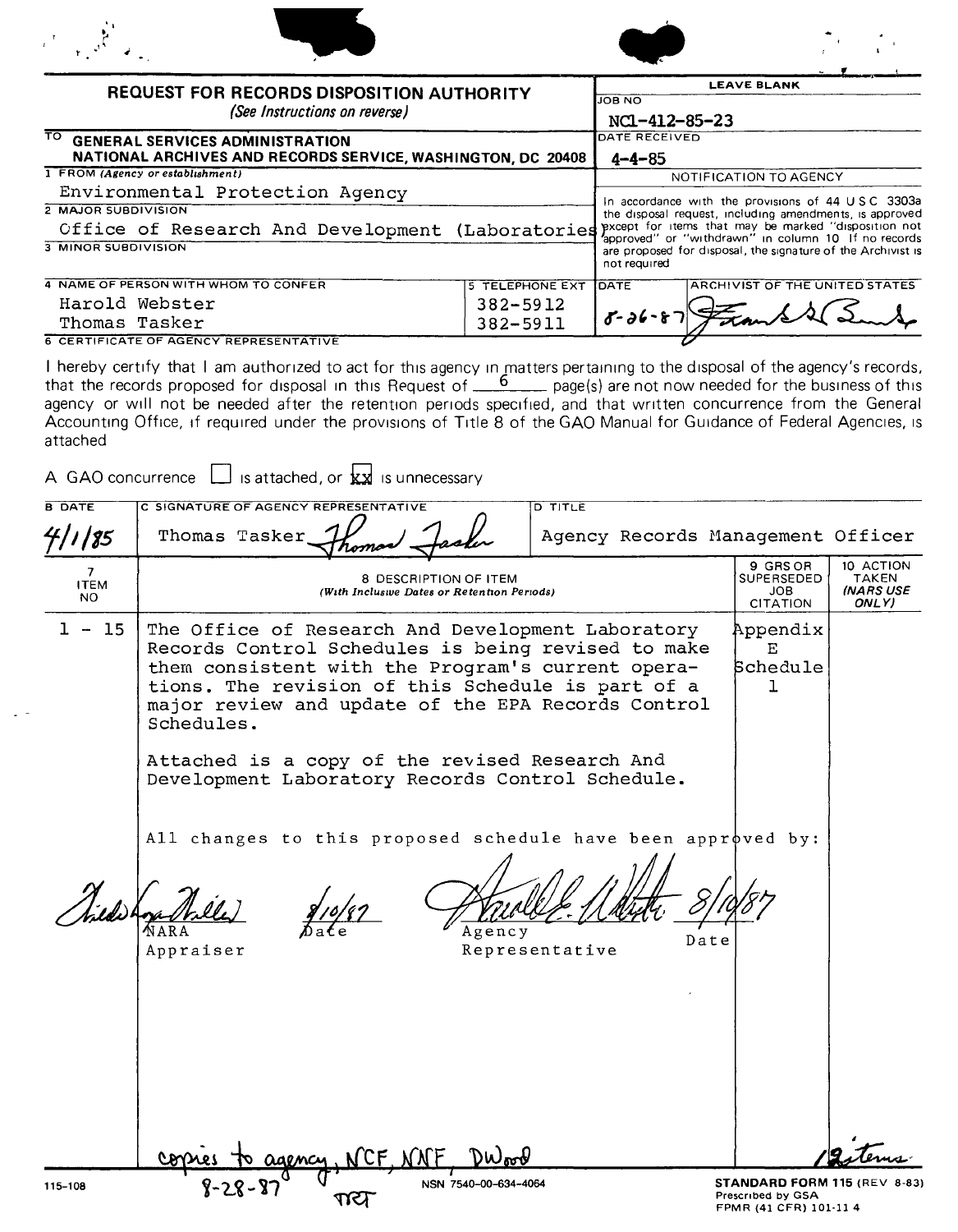| TITLE OF SCHEDULE<br>RESEARCH AND DEVELOPMENT LABORATORY RECORDS<br>NAME AND DESCRIPTION OF RECORD/FILE                                                                                                                                                                                                                                                                                                                                                                                                                                                                               | COVERAGE OF SCHEDULE<br>ENVIRONMENTAL RESEARCH LABORATORIES<br>RETENTION PERIOO AND DISPOSITION                                                                           |                                        |
|---------------------------------------------------------------------------------------------------------------------------------------------------------------------------------------------------------------------------------------------------------------------------------------------------------------------------------------------------------------------------------------------------------------------------------------------------------------------------------------------------------------------------------------------------------------------------------------|---------------------------------------------------------------------------------------------------------------------------------------------------------------------------|----------------------------------------|
|                                                                                                                                                                                                                                                                                                                                                                                                                                                                                                                                                                                       |                                                                                                                                                                           |                                        |
|                                                                                                                                                                                                                                                                                                                                                                                                                                                                                                                                                                                       |                                                                                                                                                                           |                                        |
| Program Development Files. Includes records related to<br>programs and policy development activities of the Environ-<br>mental Research Laboratories. Records consist of corre-<br>spondence related to the establishment of research and<br>funding priorities and other documentation related to<br>the general planning and management of the program.                                                                                                                                                                                                                             |                                                                                                                                                                           |                                        |
| a. Laboratory Directors Files.                                                                                                                                                                                                                                                                                                                                                                                                                                                                                                                                                        | Retention: Retain 10 years.                                                                                                                                               |                                        |
|                                                                                                                                                                                                                                                                                                                                                                                                                                                                                                                                                                                       | Disposition: Break file at the end of each<br>fiscal year. Keep in office for 5 years,<br>then transfer to the FRC. Destroy when 10<br>years old.                         |                                        |
| Files Maintained by other Offices.<br>b.                                                                                                                                                                                                                                                                                                                                                                                                                                                                                                                                              | Retention: Retain 5 years.                                                                                                                                                |                                        |
|                                                                                                                                                                                                                                                                                                                                                                                                                                                                                                                                                                                       | Disposition: Break file at end of each<br>fiscal year. Keep in office for 1 year,<br>then transfer to the FRC. Destroy when<br>5 years old.                               |                                        |
| Decision Units and Planned Program. Includes planning                                                                                                                                                                                                                                                                                                                                                                                                                                                                                                                                 | Retention: Retain 5 years.                                                                                                                                                |                                        |
|                                                                                                                                                                                                                                                                                                                                                                                                                                                                                                                                                                                       | Disposition: Break file at the end of fiscal                                                                                                                              |                                        |
| tives, and to set forth work plans for accomplishing<br>the objectives.                                                                                                                                                                                                                                                                                                                                                                                                                                                                                                               | destroy.                                                                                                                                                                  |                                        |
| Administrative and Management Files. Includes corre-                                                                                                                                                                                                                                                                                                                                                                                                                                                                                                                                  | Retention: Retain 2 years.                                                                                                                                                |                                        |
| general administrative functions of the Environmental-<br>Research Laboratories. Records consist of documents<br>related to facilities management, personnel management,<br>training and other administrative activities.                                                                                                                                                                                                                                                                                                                                                             | Disposition: Break file at end of fiscal<br>year. Keep in office 2 additional fiscal<br>years, then destroy.                                                              |                                        |
| Research Projects Case Files--Grants, Contracts, and<br>Interagency Agreements. Includes case files of all<br>research projects conducted for EPA by outside con-<br>tractors, grantees, or other Federal agencies. Grant<br>files include proposals, applications, relevance reviews,<br>decision memos, offer or award and modifications, funding<br>orders, commitment notices, grant agreement, cost<br>advisory reports, progress reports, and related corre-<br>spondence. Contract files include procurement requests,<br>environmental reviews "procurement request rationale |                                                                                                                                                                           |                                        |
|                                                                                                                                                                                                                                                                                                                                                                                                                                                                                                                                                                                       | documents used to allocate the research priorities of<br>the laboratories to specific projects, to list objec-<br>spondonce reports and other related records used in the | year. Keep in office for 5 years, then |



 $\lambda_{\rm max}$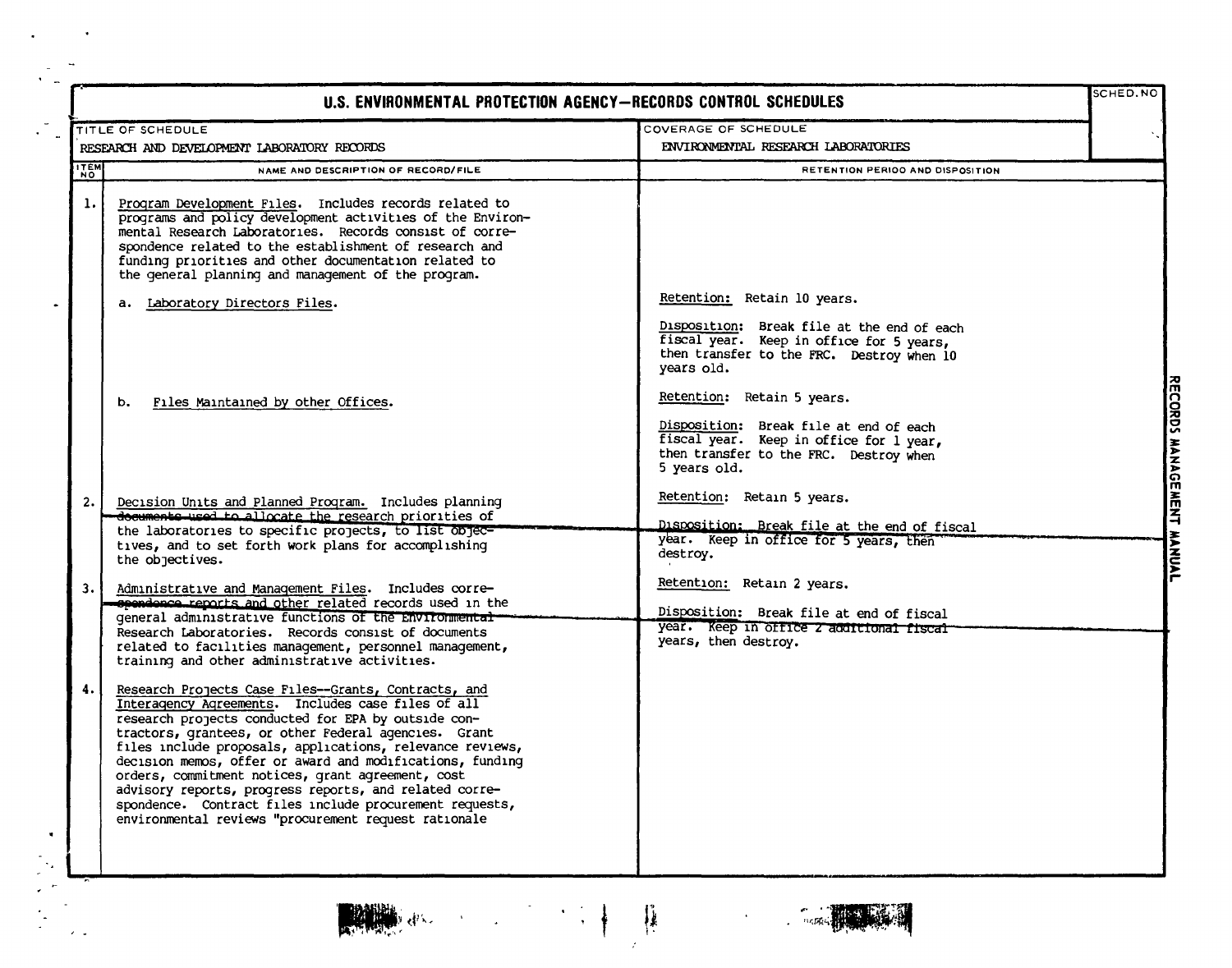|      | U.S. ENVIRONMENTAL PROTECTION AGENCY-RECORDS CONTROL SCHEDULES                                                                                                                                                                                                                                                                                                                |                                                                                                                                                                                                                                                                                                                                           | SCHED NO                  |
|------|-------------------------------------------------------------------------------------------------------------------------------------------------------------------------------------------------------------------------------------------------------------------------------------------------------------------------------------------------------------------------------|-------------------------------------------------------------------------------------------------------------------------------------------------------------------------------------------------------------------------------------------------------------------------------------------------------------------------------------------|---------------------------|
|      | TITLE OF SCHEDULE<br>RESEARCH AND DEVELOPMENT LABORATORY RECORDS                                                                                                                                                                                                                                                                                                              | COVERAGE OF SCHEDULE<br>ENVIRONMENTAL RESEARCH LABORATORIES                                                                                                                                                                                                                                                                               |                           |
| ITEM | NAME AND DESCRIPTION OF RECORD/FILE                                                                                                                                                                                                                                                                                                                                           | <b>RETENTION PERIOD AND DISPOSITION</b>                                                                                                                                                                                                                                                                                                   |                           |
|      | checklist," impact statements, funding incremental<br>modifications, correspondence and other related records.<br>Cooperative and interagency agreement files include copy<br>of agreement, project summary sheets, correspondence,<br>vouchers and reports.                                                                                                                  |                                                                                                                                                                                                                                                                                                                                           |                           |
|      | a. Files Maintained by Project Officers. In addition<br>to contents listed above, files also include site visit<br>and trip reports, telephone memos, and other records<br>related to the day-to-day management of the research<br>projects.                                                                                                                                  | Retention: As below, a and b.<br>Disposition: Break file upon termination<br>or closeout of the projects and resolution<br>of any audit findings, then transfer all<br>documentation to the ORD assistance<br>coordinator in the laboratory Program<br>Management staff for inclusion of undupli-<br>cated material in that offices file. |                           |
|      | b. Files Maintained by Laboratory Program Management<br>Staff. Includes reference copies of research project<br>case files used by laboratory program management staff<br>to monitor the status of all extramural projects and<br>to provide administrative support for the project<br>officers.                                                                              | Retention: Retain 5 years.<br>Disposition: Break file upon termination<br>or closeout of the projects. Merge undupli-<br>cated material from P.O. files (a. above).<br>Keep in office 1 year, then transfer to<br>FRC. Destroy when 5 years old.                                                                                          | RECORDS MANAGEMENT MANUAL |
|      | c. Rejected Proposal Files. Includes research pro-<br>ject proposals that have not been awarded or funded.                                                                                                                                                                                                                                                                    | Retention: Retain 1 years.<br>Disposition: Break file upon rejection of<br>proposals. Keep in office for l years,<br>then destroy.                                                                                                                                                                                                        |                           |
| 5.   | Research Projects Case Files--Inhouse Projects. Includes<br>case files of all research projects conducted by Agency<br>personnel rather than by grant, contract, or interagency<br>agreement. Documentation created in originating, planning,<br>conducting, and reporting findings of studies, surveys, and<br>tests on research projects concerning environmental topics.   |                                                                                                                                                                                                                                                                                                                                           |                           |
|      | a. Project Planning and Research Finding Files. Includes<br>records related to the formulation and approval of the<br>research plan, the selection of the research methodology,<br>samples of forms, questionnaires, or other data collection<br>media, copies of interim reports showing data tabulation<br>results and interpretations, and copies of the final<br>reports. | Retention: Permanent.<br>Disposition: Break file upon completion<br>of project. Keep in office for 3 years,<br>then transfer to the FRC. Keep in FRC<br>for 20 years, then offer to the National<br>Archives.                                                                                                                             |                           |



 $\bullet$ 

 $\ddot{\phantom{a}}$ 

 $\sim$   $\sim$ 

÷.

 $\frac{1}{\epsilon}$ 



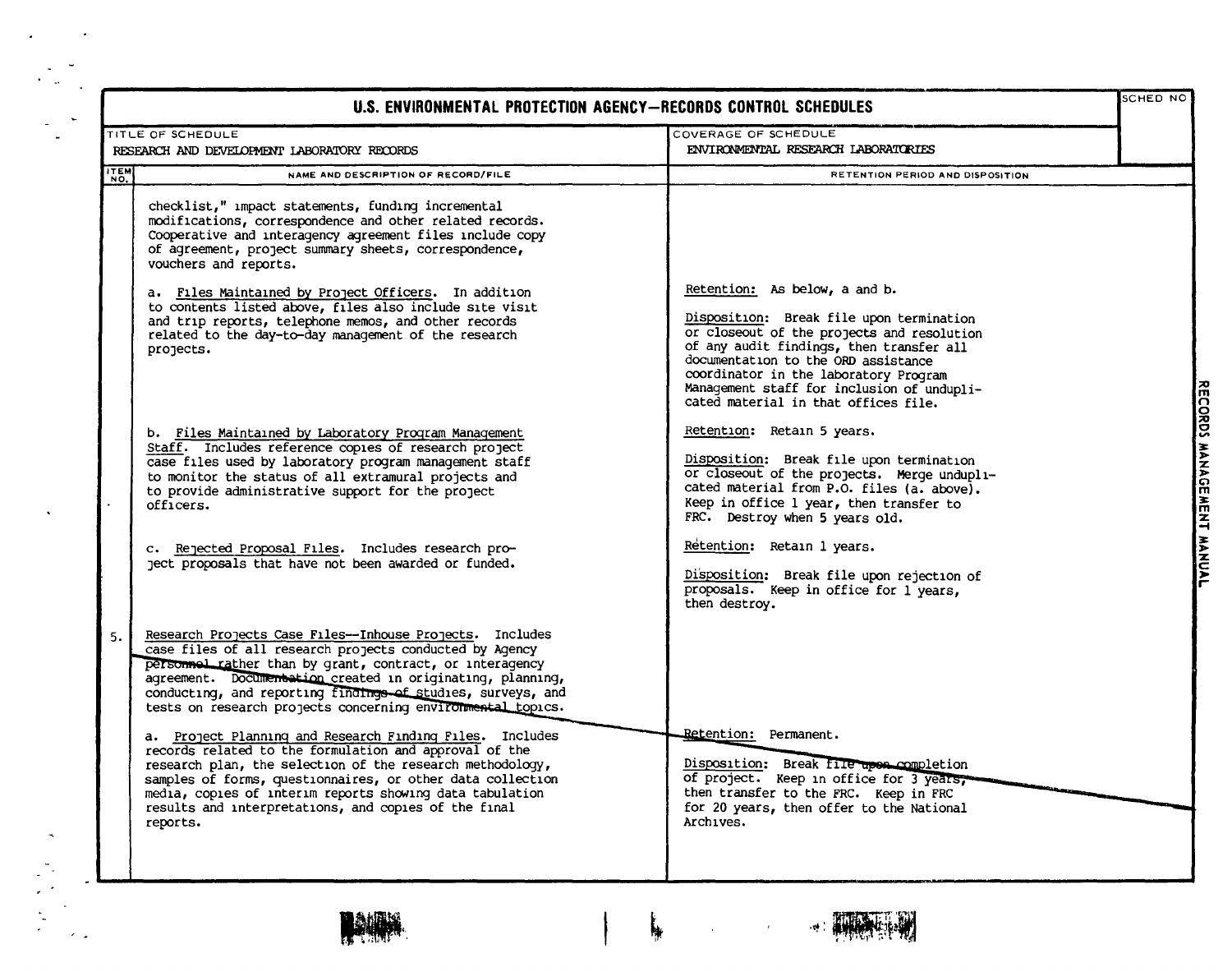|                                             | U.S. ENVIRONMENTAL PROTECTION AGENCY-RECORDS CONTROL SCHEDULES                                                                                                                                                                                                                                                                                                                                                                                                                                                                                     |                                                                                                                                                                                       | SCHED NO                  |
|---------------------------------------------|----------------------------------------------------------------------------------------------------------------------------------------------------------------------------------------------------------------------------------------------------------------------------------------------------------------------------------------------------------------------------------------------------------------------------------------------------------------------------------------------------------------------------------------------------|---------------------------------------------------------------------------------------------------------------------------------------------------------------------------------------|---------------------------|
|                                             | TITLE OF SCHEDULE                                                                                                                                                                                                                                                                                                                                                                                                                                                                                                                                  | COVERAGE OF SCHEDULE                                                                                                                                                                  |                           |
| RESEARCH AND DEVELOPMENT LABORATORY RECORDS |                                                                                                                                                                                                                                                                                                                                                                                                                                                                                                                                                    | ENVIRONMENTAL RESEARCH LABORATORIES                                                                                                                                                   |                           |
| <b>ITEM</b>                                 | NAME AND DESCRIPTION OF RECORD/FILE                                                                                                                                                                                                                                                                                                                                                                                                                                                                                                                | RETENTION PERIOD AND DISPOSITION                                                                                                                                                      |                           |
|                                             | b. Project Workpapers and Administrative Correspondence.<br>Includes all workpapers and administrative documentation<br>created in the course of the project. Records consist of<br>completed questionnaires or other documents used for data<br>collection, drafts or copies, of interim progress reports,<br>and other workpapers created in the course of the study.                                                                                                                                                                            | Retention: Retain 6 years.<br>Disposition: Break file upon completion<br>of project. Keep in office for 2 years,<br>then transfer to the FRC. Destroy when<br>6 years old.            |                           |
| 6.                                          | Laboratory Notebooks. Notebooks kept by scientists in<br>the course of a research project containing technical-<br>data resulting from tests and experiments associated<br>with the projects. These are notebooks that are not<br>maintained as a part of the project case file.                                                                                                                                                                                                                                                                   | Retention: Retain 5 years after completion<br><del>li projec</del> i                                                                                                                  |                           |
| 7.                                          | Source Data Files Relating to Inhouse Research Projects.<br>Includes data files, exclusive of records in the Inhouse<br>Project Case Files or information in the Laboratory Note-<br>books, usually consisting of punch cards, magnetics tapes,<br>or large volumes of survey questionnaires or recurring<br>reports In paper format used in the collection and pro-<br>cessing of raw data generated by experimental observations<br>to arrive at conclusions or scientific determinations during<br>the course of a research project.            |                                                                                                                                                                                       | RECORDS MANAGEMENT MANUAL |
|                                             | a. Data Files of Continuing Research Value. Files con-<br>taining basic scientific data in sufficient detail that,<br>if not documented in published reports in the Project<br>Case file or Laboratory Notebooks, would be needed for<br>continued research purposes.                                                                                                                                                                                                                                                                              | Retention: Retain 20 years.<br>Disposition: Break fole upon completion<br>of research project. Keep in orfice for<br>3 years, then transfer to the FRC. Destroy<br>when 20 years old. |                           |
|                                             | b. Other Data Files. Files containing data determined<br>by competent scientific or technical personnel either<br>to be duplicated or sufficiently summarized in technical<br>reports or elsewhere in the Project Case File or Laboratory<br>Notebooks, or to be of such a routine, repetitive, or<br>fragmentary nature that they would not be needed for<br>continued research purposes.                                                                                                                                                         | Retention: As below.<br>Disposition: Destroy upon completion of<br>research project or sooner if no longer<br>needed for research purposes.                                           |                           |
| 8.1                                         | Technical Reference Files. Includes printed and published<br>scientific reference materials such as technical journals,<br>printed technical reports, and other printed or published<br>studies done by other government agencies, consulting<br>firms, academic institutions and used as reference source<br>material in the conduct of research projects. These<br>materials are exclusive of the official technical reports<br>generated by inhouse research projects or produced by<br>contractors or grantees through the extramural process. | Retention: As below.<br>Disposition: Keep in office until completion<br>of research project, destroy when obsolete or<br>superseded.                                                  |                           |



 $\ddot{\phantom{a}}$ 

 $\sim$   $\alpha$ 

 $\mathbf{I}$ 

 $\epsilon$  .

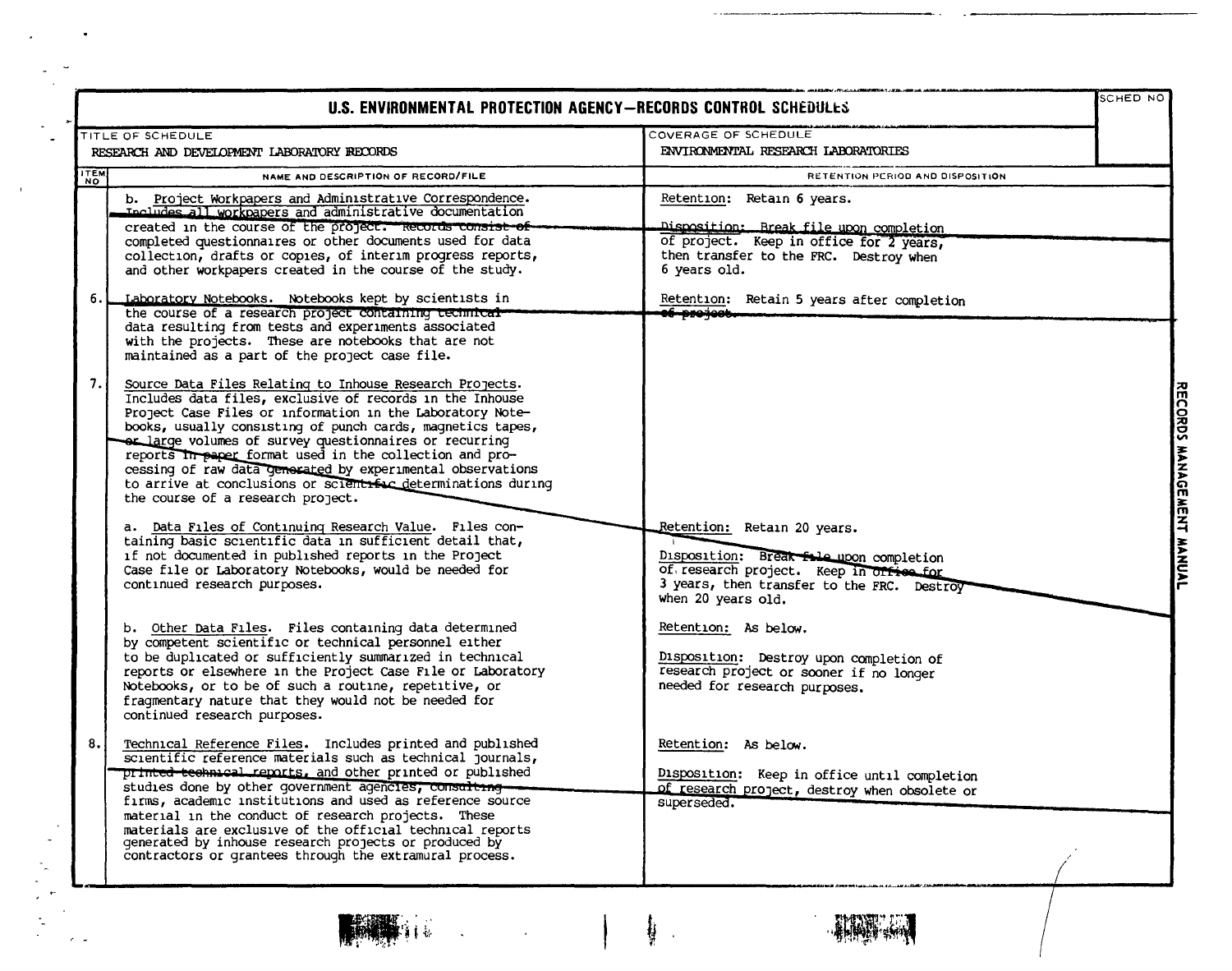| U.S. ENVIRONMENTAL PROTECTION AGENCY-RECORDS CONTROL SCHEDULES |                                                                                                                                                                                                                                                                                                                                                                                                                                                                                                             |                                                                                                                                                           | <b>SCHED NO</b>           |  |
|----------------------------------------------------------------|-------------------------------------------------------------------------------------------------------------------------------------------------------------------------------------------------------------------------------------------------------------------------------------------------------------------------------------------------------------------------------------------------------------------------------------------------------------------------------------------------------------|-----------------------------------------------------------------------------------------------------------------------------------------------------------|---------------------------|--|
|                                                                | TITLE OF SCHEDULE                                                                                                                                                                                                                                                                                                                                                                                                                                                                                           | COVERAGE OF SCHEDULE                                                                                                                                      |                           |  |
| RESEARCH AND DEVELOPMENT LABORATORY RECORDS                    |                                                                                                                                                                                                                                                                                                                                                                                                                                                                                                             | ENVIRONMENTAL RESEARCH LABORATORIES                                                                                                                       |                           |  |
| <b>ITEM</b>                                                    | NAME AND DESCRIPTION OF RECORD/FILE                                                                                                                                                                                                                                                                                                                                                                                                                                                                         | RETENTION PERIOD AND DISPOSITION                                                                                                                          |                           |  |
| 9.                                                             | Research Project Logbooks or Index Records. Includes<br>lists, indexes, logbooks, or other records reflecting<br>the status of individual research projects administered<br>by the Environmental Research Laboratories.                                                                                                                                                                                                                                                                                     |                                                                                                                                                           |                           |  |
|                                                                | a. Project Status Lists.                                                                                                                                                                                                                                                                                                                                                                                                                                                                                    | Retention: As below.                                                                                                                                      |                           |  |
|                                                                |                                                                                                                                                                                                                                                                                                                                                                                                                                                                                                             | Disposition Maintain current. Destroy<br>when obsolete or superseded by new list.                                                                         |                           |  |
|                                                                | b. Project Logbooks.                                                                                                                                                                                                                                                                                                                                                                                                                                                                                        | Retention: Retain 2 years.                                                                                                                                |                           |  |
|                                                                |                                                                                                                                                                                                                                                                                                                                                                                                                                                                                                             | Disposition: Keep in office for 2 years.<br>then destroy.                                                                                                 |                           |  |
| 10.                                                            | Scientific Committee Files. Includes documentation re-<br>lated to the operation of scientific or research oriented<br>advisory and interagency committee and bask forces.                                                                                                                                                                                                                                                                                                                                  | Retention: As below.<br>Disposition: Destroy when superseded or                                                                                           |                           |  |
|                                                                | Records consist of meeting agendas, minutes of meetings,<br>reports prepared by or for the committee, correspondence,<br>and related records.                                                                                                                                                                                                                                                                                                                                                               | obsoleto, or upon termination of membership,<br>whichever is earlier.                                                                                     |                           |  |
| 11.                                                            | Laboratory Activity Report Files. Includes periodic<br>activity reports from the laboratories and associated<br>field stations to their responsible Headquarters pro-<br>gram offices. Records consist of the reports and related<br>correspondence or other supporting documentation.                                                                                                                                                                                                                      | Retention: Retain 2 years.<br>Disposition: Break file at end of year.<br>Keep in office for 2 years, then destroy.                                        | RECORDS MANAGEMENT MANUAL |  |
|                                                                | 12. Conferences, Seminars, Associations, and Societies Files.<br>Includes records related to laboratory staff member<br>participation in professional associations, societies,<br>and related groups.                                                                                                                                                                                                                                                                                                       | Retention: Retain 2 years.<br>Disposition: Break file at end of year.<br>Keep in office for 2 years, then destroy.                                        |                           |  |
| 13.1                                                           | Environmental Research Topics Reference Files. Includes<br>general subject files on topics of research interest to<br><del>scientific personnel in the labo</del> ratories. These materials<br>are exclusive of the research project files. Topics in-<br>clude various pollution control strategies, monitoring<br>techniques, pollution sources, or matters of concern to<br>researchers. Records consist of copies of technical<br>publications, reports, correspondence, or other related<br>materials. | Retention: As below.<br>Disposition: Review files in office<br>annually. Keep records of continuing<br>reference value and destroy obsolete<br>materials. |                           |  |

**TANK** 

.

 $\overline{\mathcal{A}}$ 

 $\epsilon$  .

Ķ



 $\lambda$ 

 $\sim$   $-$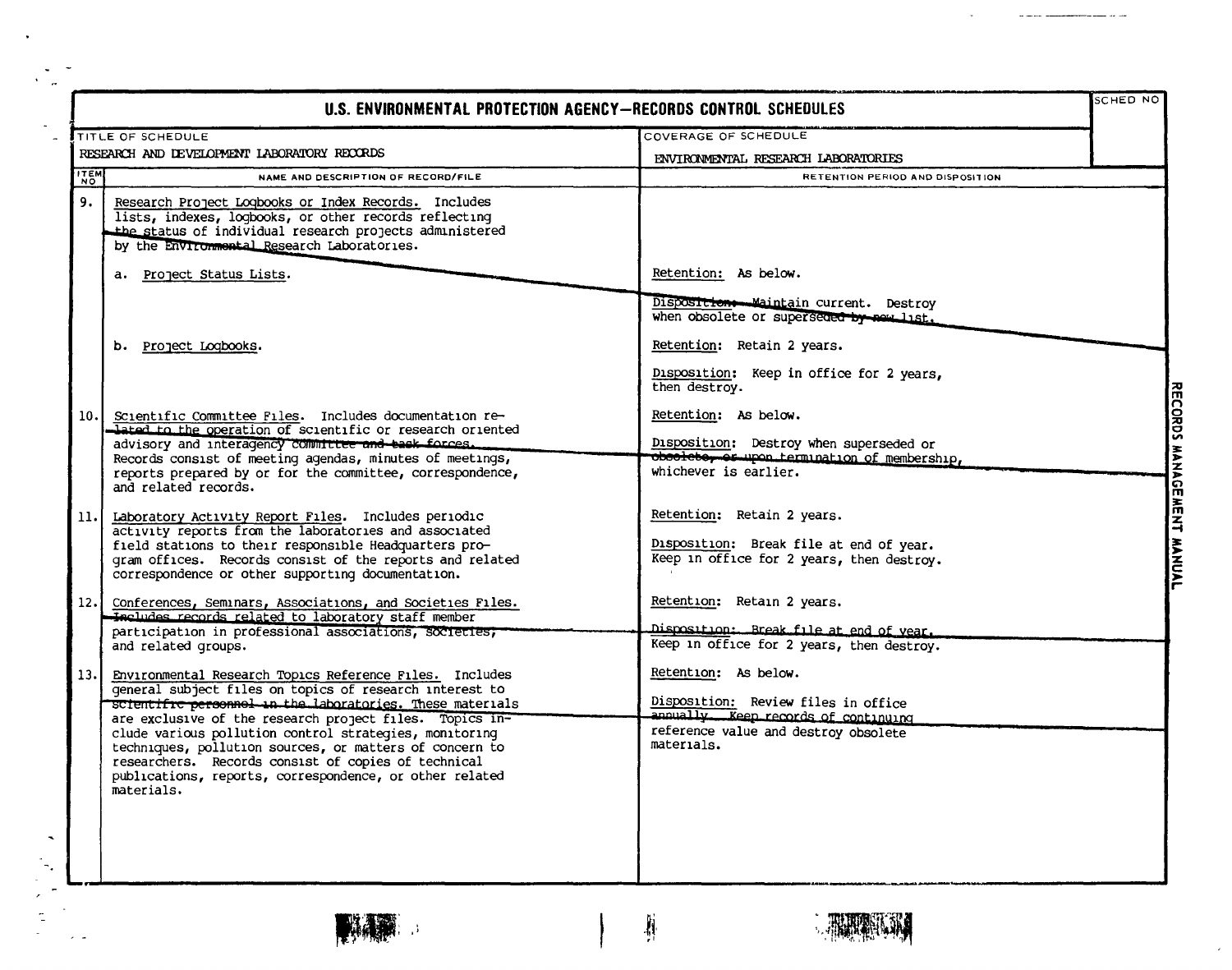| U.S. ENVIRONMENTAL PROTECTION AGENCY-RECORDS CONTROL SET                                                                                                                                                                                                                                                                                                                                                                                                                                                                                                                                                                                                                                                                                                                                                                                                                                                                                    |                                                                                                                                                                                                                                      | SC HE DINC                |
|---------------------------------------------------------------------------------------------------------------------------------------------------------------------------------------------------------------------------------------------------------------------------------------------------------------------------------------------------------------------------------------------------------------------------------------------------------------------------------------------------------------------------------------------------------------------------------------------------------------------------------------------------------------------------------------------------------------------------------------------------------------------------------------------------------------------------------------------------------------------------------------------------------------------------------------------|--------------------------------------------------------------------------------------------------------------------------------------------------------------------------------------------------------------------------------------|---------------------------|
| TITLE OF SCHEDULE<br>RESEARCH AND DEVELOPMENT LABORATORY RECORDS                                                                                                                                                                                                                                                                                                                                                                                                                                                                                                                                                                                                                                                                                                                                                                                                                                                                            | COVERAGE OF SCHEDUL<br>ENVIRONMENTAL RESEARCH LABORATORIES                                                                                                                                                                           |                           |
| <b>HEN</b><br>NAME AND DESCRIPTION OF RECORD/FILE                                                                                                                                                                                                                                                                                                                                                                                                                                                                                                                                                                                                                                                                                                                                                                                                                                                                                           | 9 - 80 - FRSHOM                                                                                                                                                                                                                      |                           |
| $\overline{14}$ .<br>Summary Research Projects Status Reports.<br>Reports sub-<br>'mitted by project officers to laboratory management<br>showing the status of their projects.                                                                                                                                                                                                                                                                                                                                                                                                                                                                                                                                                                                                                                                                                                                                                             | Retention: Retain 3 years.<br>Disposition. Break file at en<br>year. Keep in office for 3 years, then<br>destroy.                                                                                                                    |                           |
| 15.<br>Criteria and Health Assessement Documents and Risk<br>Assessment Guidelines. Includes documentation related<br>to the development of health, risk and exposure assess-<br>ments; risk assessment guidelines; and air and water<br>quality criteria documents used in assessing the risk<br>of exposure to hazardous pollutants. Assessment and<br>criteria documents support requlatory and enforcement<br>decisions under the various acts governing EPA. Records<br>consist of program office requests; scientific and<br>technical evaluations; unit risk calculations and<br>other data compilations related to scientific assess-<br>ments; references, studies, other literature search<br>materials: documents drafts; and other related records<br>and supporting documents. Docket files are maintained<br>for the air and water quality criteria documents.<br>a. Official Files.<br>Air quality<br>1.<br>2. Water quality | Retention: Permanent.<br>Disposition: Keep in office 10 years after<br>file is closed. Transfer to FRC for 20<br>years. Offer to National Archives when<br>files are 30 years old in 5 year blocks.                                  | RECORDS MANAGEMENT MANUAL |
| b. Air Quality Criteria Documents.                                                                                                                                                                                                                                                                                                                                                                                                                                                                                                                                                                                                                                                                                                                                                                                                                                                                                                          | Retention: Permanent.<br>Disposition: Keep in office 5 years or until<br>the Air Quality Criteria Document is developed,<br>then transfer to FRC. Keep in FRC 25 years,<br>then offer to the National Archives in 5 year<br>blocks.  |                           |
| c. Water Quality Criteria Documents.                                                                                                                                                                                                                                                                                                                                                                                                                                                                                                                                                                                                                                                                                                                                                                                                                                                                                                        | Retention: Permanent.<br>Disposition: Keep in office 5 years or until<br>the Water Quality Criteria Document is developed,<br>then transfer to FRC. Keep in FRC 25 years<br>then offer to the National Archives in 5 year<br>blocks. |                           |



 $\frac{1}{2}$ 

 $\overline{a}$ 

 $\bar{\phantom{a}}$ 

 $\bar{z}$ 

 $\epsilon \sim 2$ 

 $\mathfrak{f}$ 

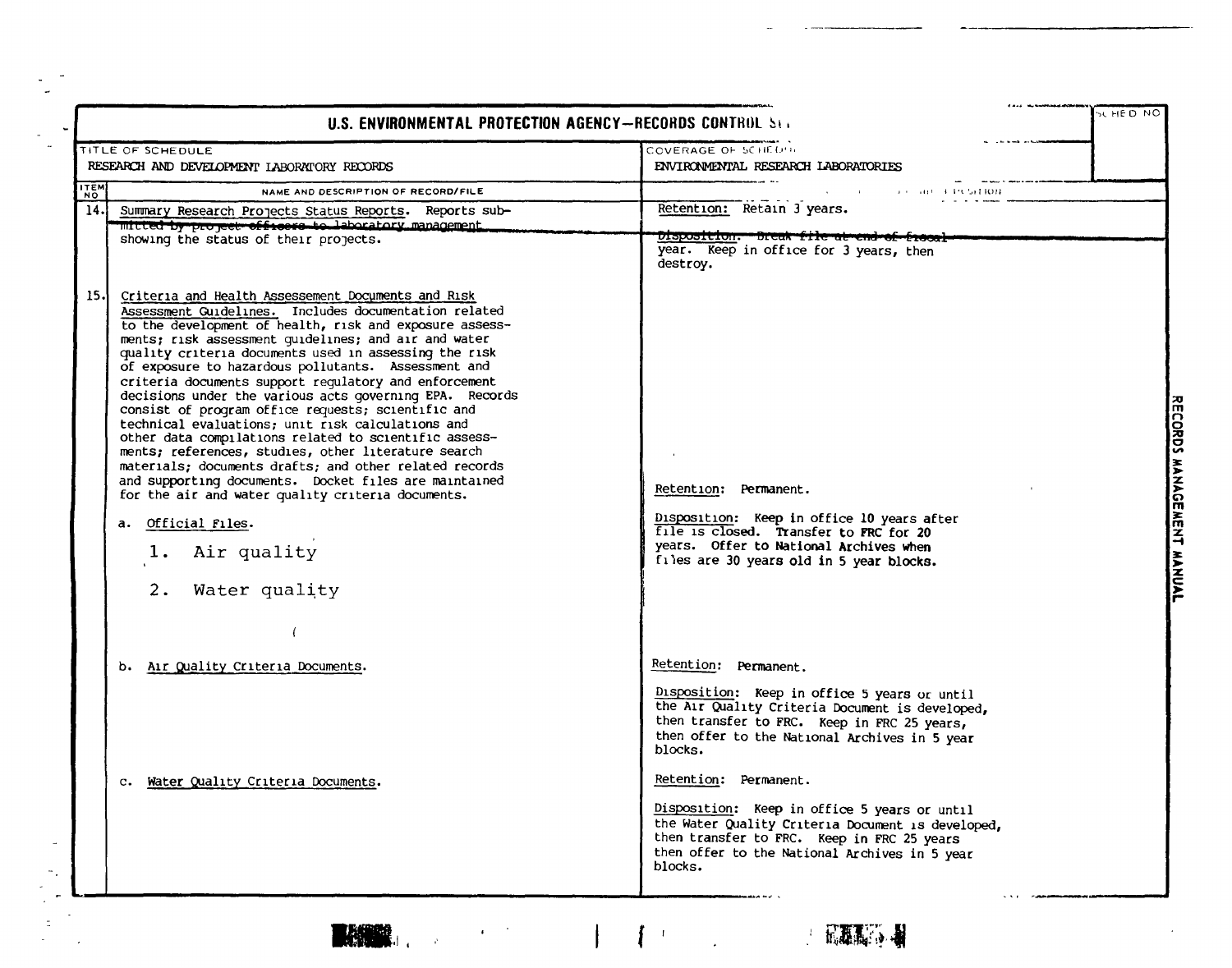|      | <b>TITLE OF SCHEDULE</b>                                                                                                                                                                                        | COVERAGE OF SCHILDHE                                                |  |
|------|-----------------------------------------------------------------------------------------------------------------------------------------------------------------------------------------------------------------|---------------------------------------------------------------------|--|
| ITEM | NAME AND DESCRIPTION OF RECORD/FILE                                                                                                                                                                             | <b><i>POLE CALL LEIGH</i></b><br>of the property of the property of |  |
|      | d. Other Files. Records that contain Confidential                                                                                                                                                               | Retention: As below.                                                |  |
|      | Business Information (CBI) or other sensitive material<br>will be handled according to the EPA Records Manage-<br>ment Manual and the various other EPA manuals governing<br>the protection of these materials. | Disposition: Destroy when no longer needed.                         |  |
|      |                                                                                                                                                                                                                 |                                                                     |  |
|      |                                                                                                                                                                                                                 |                                                                     |  |
|      |                                                                                                                                                                                                                 |                                                                     |  |
|      |                                                                                                                                                                                                                 |                                                                     |  |
|      |                                                                                                                                                                                                                 |                                                                     |  |
|      |                                                                                                                                                                                                                 |                                                                     |  |
|      |                                                                                                                                                                                                                 |                                                                     |  |
|      |                                                                                                                                                                                                                 |                                                                     |  |
|      |                                                                                                                                                                                                                 | $\bullet$                                                           |  |
|      |                                                                                                                                                                                                                 | $\frac{1}{2}$                                                       |  |

 $\sim 10^{-4}$ 

 $\sim$  10  $\mu$ 

 $\begin{array}{cccccccccccccc} \multicolumn{2}{c}{} & \multicolumn{2}{c}{} & \multicolumn{2}{c}{} & \multicolumn{2}{c}{} & \multicolumn{2}{c}{} & \multicolumn{2}{c}{} & \multicolumn{2}{c}{} & \multicolumn{2}{c}{} & \multicolumn{2}{c}{} & \multicolumn{2}{c}{} & \multicolumn{2}{c}{} & \multicolumn{2}{c}{} & \multicolumn{2}{c}{} & \multicolumn{2}{c}{} & \multicolumn{2}{c}{} & \multicolumn{2}{c}{} & \multicolumn{2}{c}{} & \multicolumn{2}{c}{} & \multicolumn{2}{c}{} & \$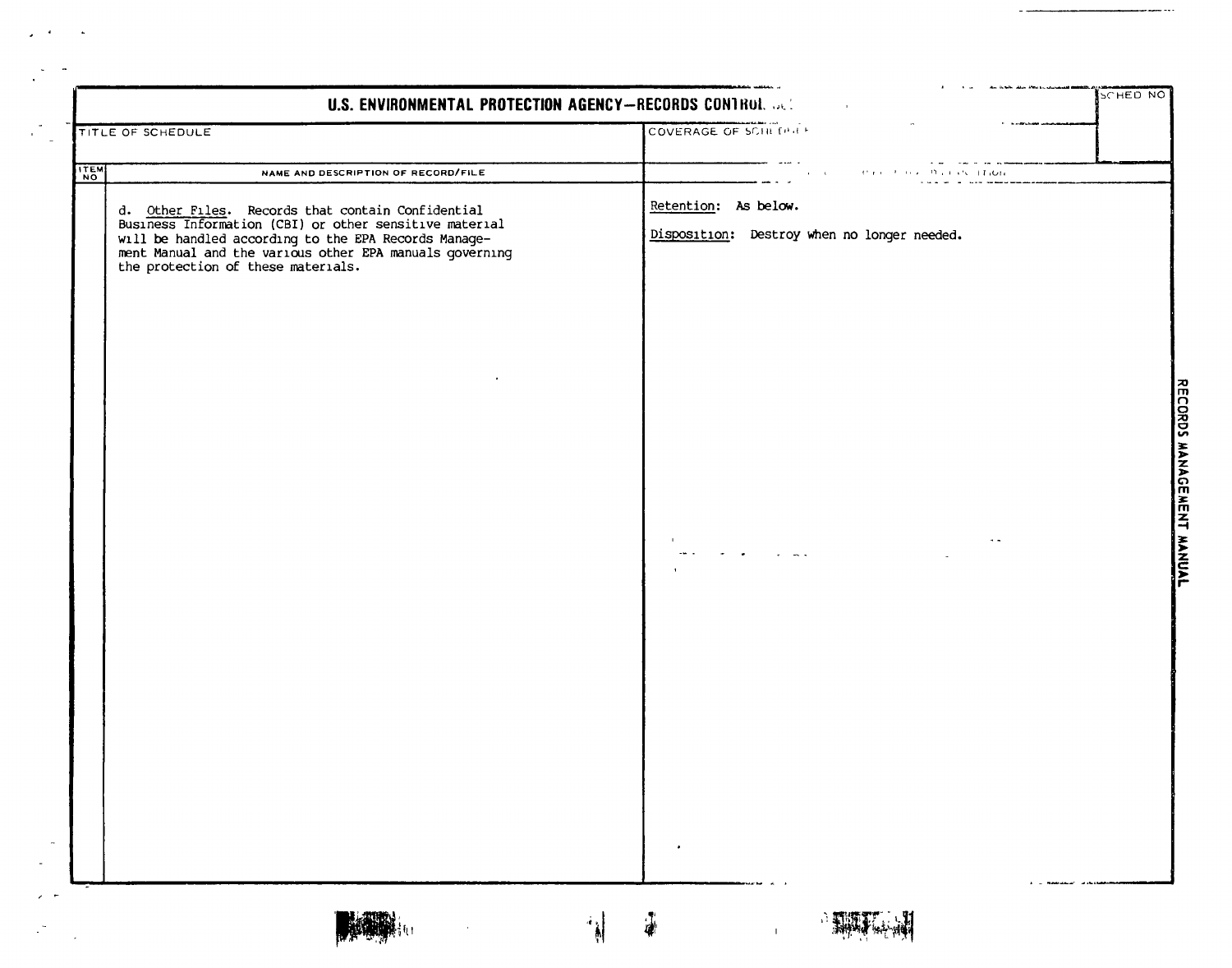(Information for PERMANENT retention records)

 $\label{eq:2} \frac{d\mathbf{y}}{d\mathbf{x}} = \frac{1}{\sqrt{2\pi}}\left(\frac{d\mathbf{y}}{d\mathbf{x}}\right)^2$ 

Title of Schedule: Research and Development Laboratory Records

 $\label{eq:2} \frac{\partial}{\partial t}\sum_{i=1}^N\frac{1}{\partial t_i}\left(\frac{d}{dt}\right)^2\frac{d}{dt}\left(\frac{d}{dt}\right)^2.$ 

| Item No.        | Volume<br>On Hand | Growth<br>Per Year | Arrangement<br>of Files |
|-----------------|-------------------|--------------------|-------------------------|
| $15a - 1$       | 15                | -5                 | Subject                 |
| $15a - 2$       | 50                | 10                 | Subject                 |
| 15 <sub>b</sub> | 20                | ¬                  | Subject                 |
| 15 <sub>c</sub> | 25                |                    | Subject                 |